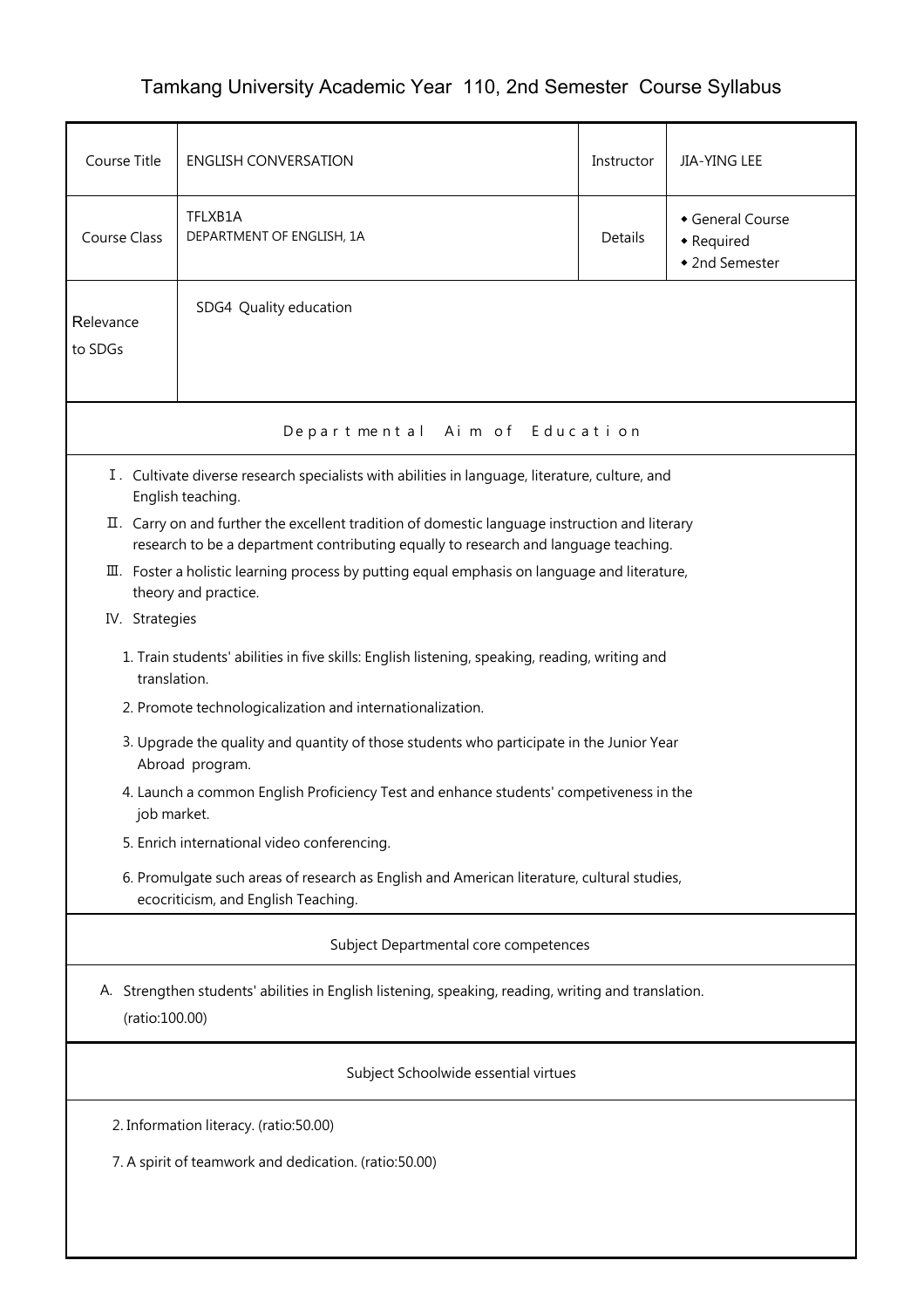|                                                                                                                                                                                                                                                                                                                                                                                                                      | Course<br>Introduction                                                                                            |                                 |                          | In this beginning-level class, students will learn to practice basic speaking and<br>listening skills for interpersonal communication. Daily topics of interests and<br>relevance to students will be discussed via pair or small-group discussions. |            |  |  |  |  |
|----------------------------------------------------------------------------------------------------------------------------------------------------------------------------------------------------------------------------------------------------------------------------------------------------------------------------------------------------------------------------------------------------------------------|-------------------------------------------------------------------------------------------------------------------|---------------------------------|--------------------------|------------------------------------------------------------------------------------------------------------------------------------------------------------------------------------------------------------------------------------------------------|------------|--|--|--|--|
| The correspondences between the course's instructional objectives and the cognitive, affective,<br>and psychomotor objectives.                                                                                                                                                                                                                                                                                       |                                                                                                                   |                                 |                          |                                                                                                                                                                                                                                                      |            |  |  |  |  |
| Differentiate the various objective methods among the cognitive, affective and psychomotor<br>domains of the course's instructional objectives.                                                                                                                                                                                                                                                                      |                                                                                                                   |                                 |                          |                                                                                                                                                                                                                                                      |            |  |  |  |  |
| I. Cognitive: Emphasis upon the study of various kinds of knowledge in the cognition of<br>the course's veracity, conception, procedures, outcomes, etc.<br>II. Affective: Emphasis upon the study of various kinds of knowledge in the course's appeal,<br>morals, attitude, conviction, values, etc.<br>III. Psychomotor: Emphasis upon the study of the course's physical activity and technical<br>manipulation. |                                                                                                                   |                                 |                          |                                                                                                                                                                                                                                                      |            |  |  |  |  |
| No.                                                                                                                                                                                                                                                                                                                                                                                                                  | <b>Teaching Objectives</b><br>objective methods                                                                   |                                 |                          |                                                                                                                                                                                                                                                      |            |  |  |  |  |
| $\mathbf 1$                                                                                                                                                                                                                                                                                                                                                                                                          | Students will be able to express themselves and communicate<br>Cognitive<br>fluently with others through English. |                                 |                          |                                                                                                                                                                                                                                                      |            |  |  |  |  |
|                                                                                                                                                                                                                                                                                                                                                                                                                      |                                                                                                                   |                                 |                          | The correspondences of teaching objectives : core competences, essential virtues, teaching methods, and assessment                                                                                                                                   |            |  |  |  |  |
| No.                                                                                                                                                                                                                                                                                                                                                                                                                  | Core Competences                                                                                                  |                                 | <b>Essential Virtues</b> | <b>Teaching Methods</b>                                                                                                                                                                                                                              | Assessment |  |  |  |  |
| 1                                                                                                                                                                                                                                                                                                                                                                                                                    | Α                                                                                                                 |                                 | 27                       | Lecture                                                                                                                                                                                                                                              | Testing    |  |  |  |  |
|                                                                                                                                                                                                                                                                                                                                                                                                                      |                                                                                                                   |                                 |                          | Course Schedule                                                                                                                                                                                                                                      |            |  |  |  |  |
| Week                                                                                                                                                                                                                                                                                                                                                                                                                 | Date                                                                                                              |                                 |                          | <b>Course Contents</b>                                                                                                                                                                                                                               | Note       |  |  |  |  |
| 1                                                                                                                                                                                                                                                                                                                                                                                                                    | $111/02/21$ ~<br>111/02/25                                                                                        | orientation                     |                          |                                                                                                                                                                                                                                                      |            |  |  |  |  |
| 2                                                                                                                                                                                                                                                                                                                                                                                                                    | $111/02/28$ ~<br>111/03/04                                                                                        | holiday                         |                          |                                                                                                                                                                                                                                                      |            |  |  |  |  |
| 3                                                                                                                                                                                                                                                                                                                                                                                                                    | $111/03/07$ ~<br>111/03/11                                                                                        | Unit 6 - Life Plans             |                          |                                                                                                                                                                                                                                                      |            |  |  |  |  |
| 4                                                                                                                                                                                                                                                                                                                                                                                                                    | $111/03/14$ ~<br>111/03/18                                                                                        |                                 | Unit 6 (continued)       |                                                                                                                                                                                                                                                      |            |  |  |  |  |
| 5                                                                                                                                                                                                                                                                                                                                                                                                                    | $111/03/21$ ~<br>111/03/25                                                                                        | Unit 7- Holidays and Traditions |                          |                                                                                                                                                                                                                                                      |            |  |  |  |  |
| 6                                                                                                                                                                                                                                                                                                                                                                                                                    | $111/03/28$ ~<br>111/04/01                                                                                        | Unit 7 (continued)              |                          |                                                                                                                                                                                                                                                      |            |  |  |  |  |